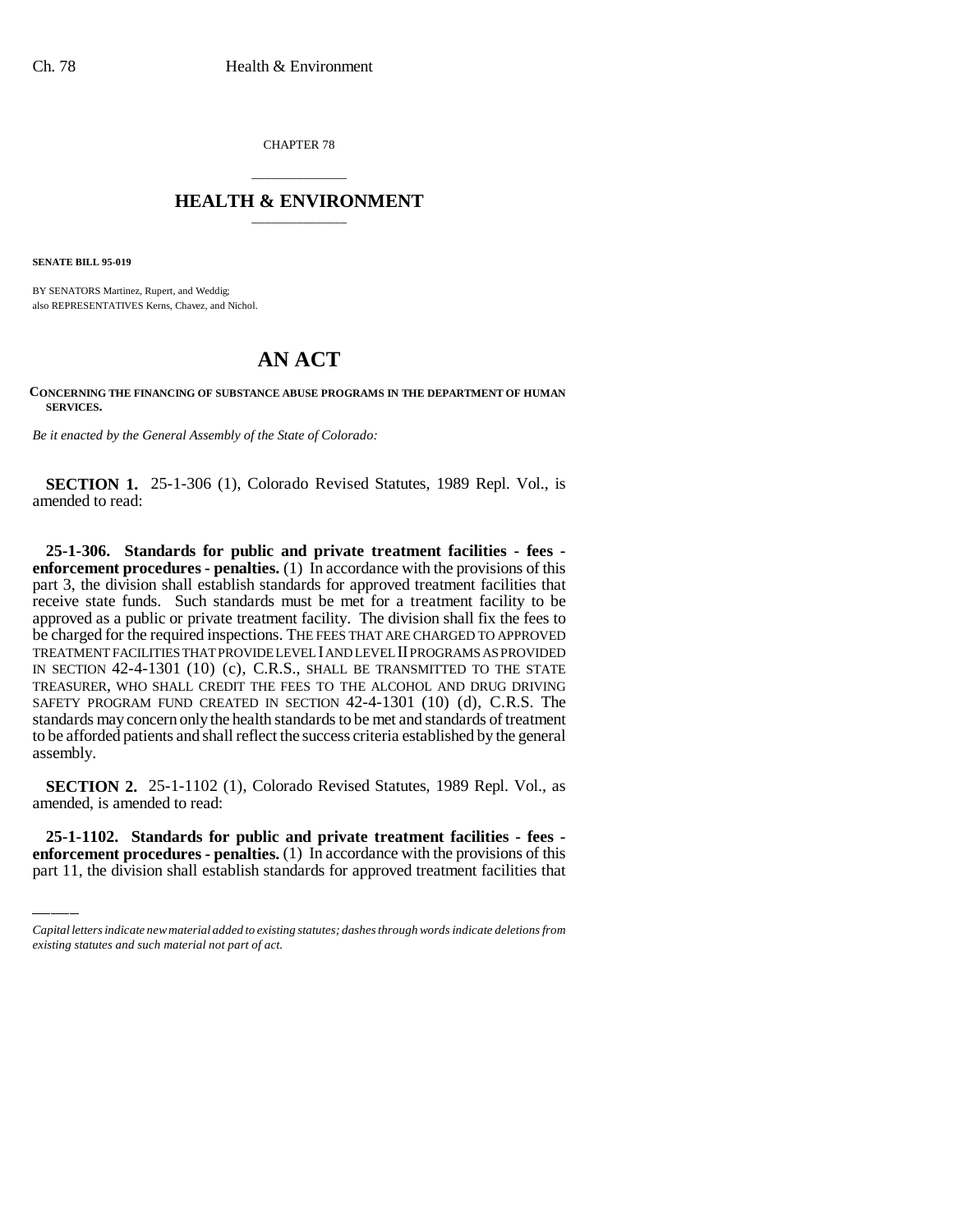Health & Environment Ch. 78

receive state funds. Such standards must be met for a treatment facility to be approved as a public or private treatment facility. The division shall fix the fees to be charged for the required inspections. THE FEES THAT ARE CHARGED TO APPROVED TREATMENT FACILITIES THAT PROVIDE LEVEL I AND LEVEL II PROGRAMS AS PROVIDED IN SECTION 42-4-1301 (10) (c), C.R.S., SHALL BE TRANSMITTED TO THE STATE TREASURER, WHO SHALL CREDIT THE FEES TO THE ALCOHOL AND DRUG DRIVING SAFETY PROGRAM FUND CREATED IN SECTION 42-4-1301 (10) (d), C.R.S. The standards may concern only the health standards to be met and standards of treatment to be afforded patients and shall reflect the success criteria established by the general assembly.

**SECTION 3.** 42-4-1301 (10) (d), Colorado Revised Statutes, 1993 Repl. Vol., as amended, is amended to read:

**42-4-1301. Driving under the influence - driving while impaired - driving with excessive alcoholic content - tests - penalties - useful public service program - alcohol and drug driving safety program.** (10) (d) There is hereby created an alcohol and drug driving safety program fund in the office of the state treasurer to the credit of which shall be deposited all moneys as directed by this paragraph (d). Until July 1, 1980, in addition to any fines, fees, or costs levied against a person convicted of a violation of subsection (1) or (2) of this section, sixty dollars shall be assessed by the judge against each such person for the cost of the presentence alcohol and drug evaluation and supervision services. After July 1, 1980, and each fiscal year thereafter, the amount shall remain at sixty dollars unless the division of alcohol and drug abuse has provided to the general assembly a statement of the cost of the program, including costs of administration for the past and current fiscal year to include a proposed change in the assessment. The general assembly shall then consider the proposed new assessment and approve the amount to be assessed against each person during the following fiscal year in order to insure ENSURE that the alcohol and drug driving safety program established in this subsection (10) shall be financially self-supporting. Any adjustment in the amount to be assessed shall be so noted in the appropriation to the division of alcohol and drug abuse as a footnote or line item related to this program in the general appropriation bill. The state auditor shall periodically audit the costs of the programs to determine that they are reasonable and that the rate charged is accurate based on these costs. Any other fines, fees, or costs levied against such person shall not be part of the program fund. The amount assessed for the alcohol and drug evaluation shall be transmitted by the court to the state treasurer to be credited to the alcohol and drug driving safety program fund. FEES CHARGED UNDER SECTIONS 25-1-306 (1), C.R.S., AND 25-1-1102 (1), C.R.S., TO APPROVED ALCOHOL AND DRUG TREATMENT FACILITIES THAT PROVIDE LEVEL I AND LEVEL II PROGRAMS AS PROVIDED IN PARAGRAPH (c) OF THIS SUBSECTION (10) SHALL BE TRANSMITTED TO THE STATE TREASURER, WHO SHALL CREDIT THE FEES TO THE ALCOHOL AND DRUG DRIVING SAFETY PROGRAM FUND. Upon appropriation by the general assembly, these funds shall be expended by the division of alcohol and drug abuse for the administration of the alcohol and drug driving safety program. In administering the alcohol and drug driving safety program, the division of alcohol and drug abuse is authorized to contract with any agency within the judicial system for such services as the division deems necessary. Moneys deposited in the alcohol and drug driving safety program fund shall remain in said fund to be used for the purposes set forth in this subsection (10) and shall not revert or transfer to the general fund except by further act of the